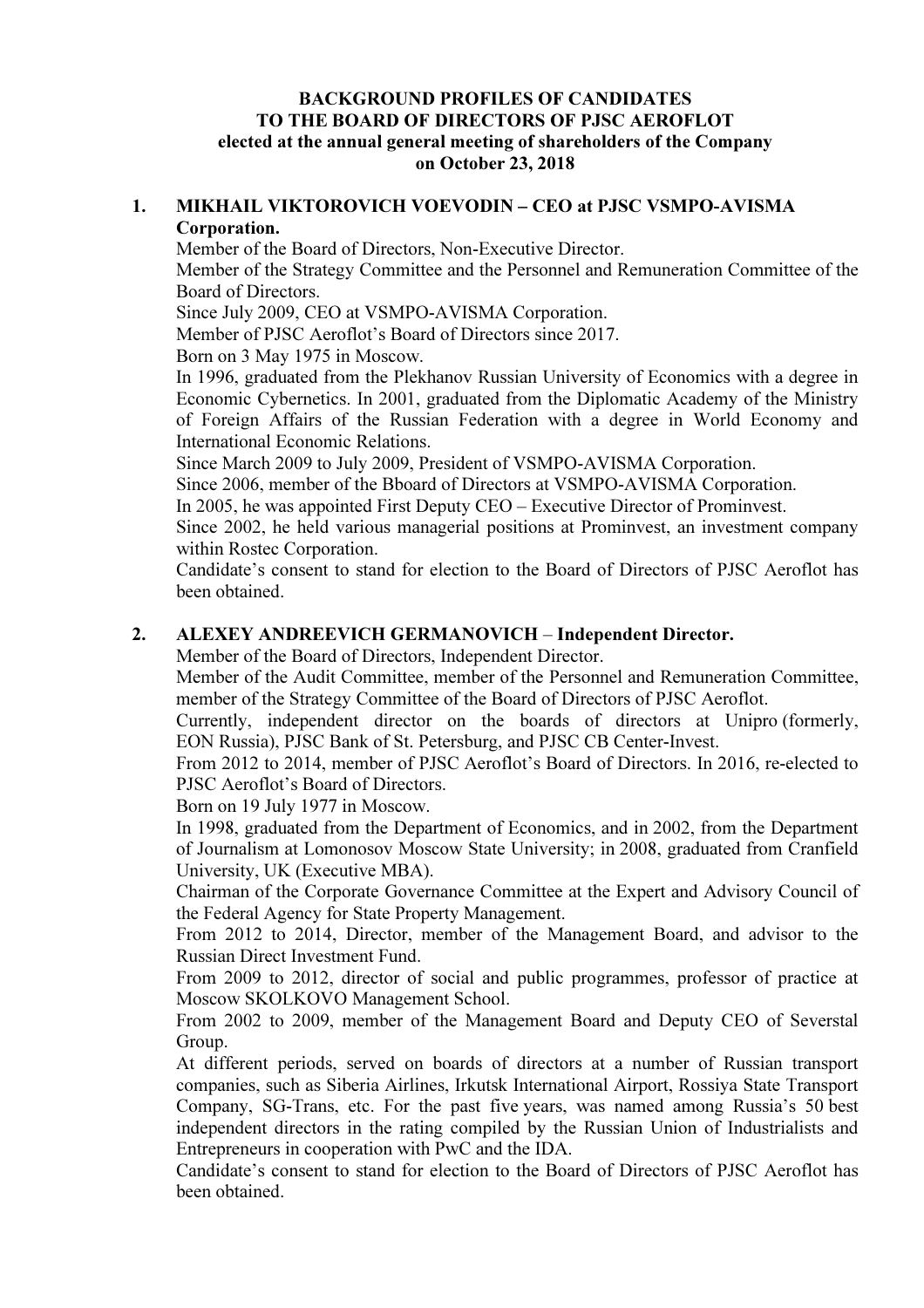### 3. DIETRICH Yevgeny Ivanovich – Minister of Transport of Russian Federation, 1st Class Government Councillor of State

Born on 8 September 1973 in Mytishchi, Moscow region.

In 1996, Graduated from the Moscow Engineering Physics Institute with a degree in Applied mathematics; in 1999, from the Higher School of Privatization with a degree in Law;

From 1995 to 1998, an adviser, Deputy Chief, and then Chief of the Department of the State Committee for State Property Management of Russia;

From 1998 to 2004, Deputy Chief, Chief of the Department, and then Deputy Chief of the Department of Normative and Methodological Support of the Ministry of Property Relations of Russia;

From 2004 to 2005, served as Deputy Director of the Department of the Ministry of Economic Development and Trade;

From 2005 to 2012, Deputy Chief of the Federal Road Agency;

From 2012 to 2015, Deputy Director of the Department of Industry and Infrastructure of the Russian Government;

In 2015, he headed the Federal Service for Supervision of Transport.

From 14 October 2015 to 18 May 2018, he was the First Deputy Minister of Transport of Russia.

On 18 May 2018, he was appointed Minister of Transport of Russia.

Recipient of the Order of Honour, Appreciation from the Government of the Russian Federation, Badge "Honorary Worker of Transport of Russia" and other awards.

Candidate's consent to stand for election to the Board of Directors of PJSC Aeroflot has been obtained.

### 4. IGOR NIKOLAYEVICH ZAVYALOV – Deputy CEO of Rostec State Corporation for Assistance to Development, Production and Export of Advanced Technology Industrial Product).

Born on 19 January 1960 in Moscow.

Graduated from S. Ordzhonikidze Moscow Aviation Institute with a degree in Labour Management and Standardizing.

Since December 2007, Deputy CEO of Rostec State Corporation for Assistance to Development, Production and Export of Advanced Technology Industrial Product.

From 2002 to 2007, Deputy President, Chairman of the Board of Directors at PJSC VTB BANK.

He is currently member of the Board of Directors at Kamaz, Avtovaz, Novikombank, RT-Inform and Chairman on the boards of directors at Non-State Pension Fund First Industrial Alliance and RT-Finance.

Candidate's consent to stand for election to the Board of Directors of PJSC Aeroflot has been obtained.

### 5. IGOR ALEXANDROVICH KAMENSKOY – Managing Director at Limited Liability Company Renaissance Broker.

Member of the Board of Directors, Independent Director.

Member of the Audit Committee, member and head of the Personnel and Remuneration Committee, member of the Strategy Committee of the Board of Directors.

Since 2014, Managing Director of Renaissance Broker.

Member of PJSC Aeroflot's Board of Directors since 2014.

Born on 25 January 1968 in Kiev.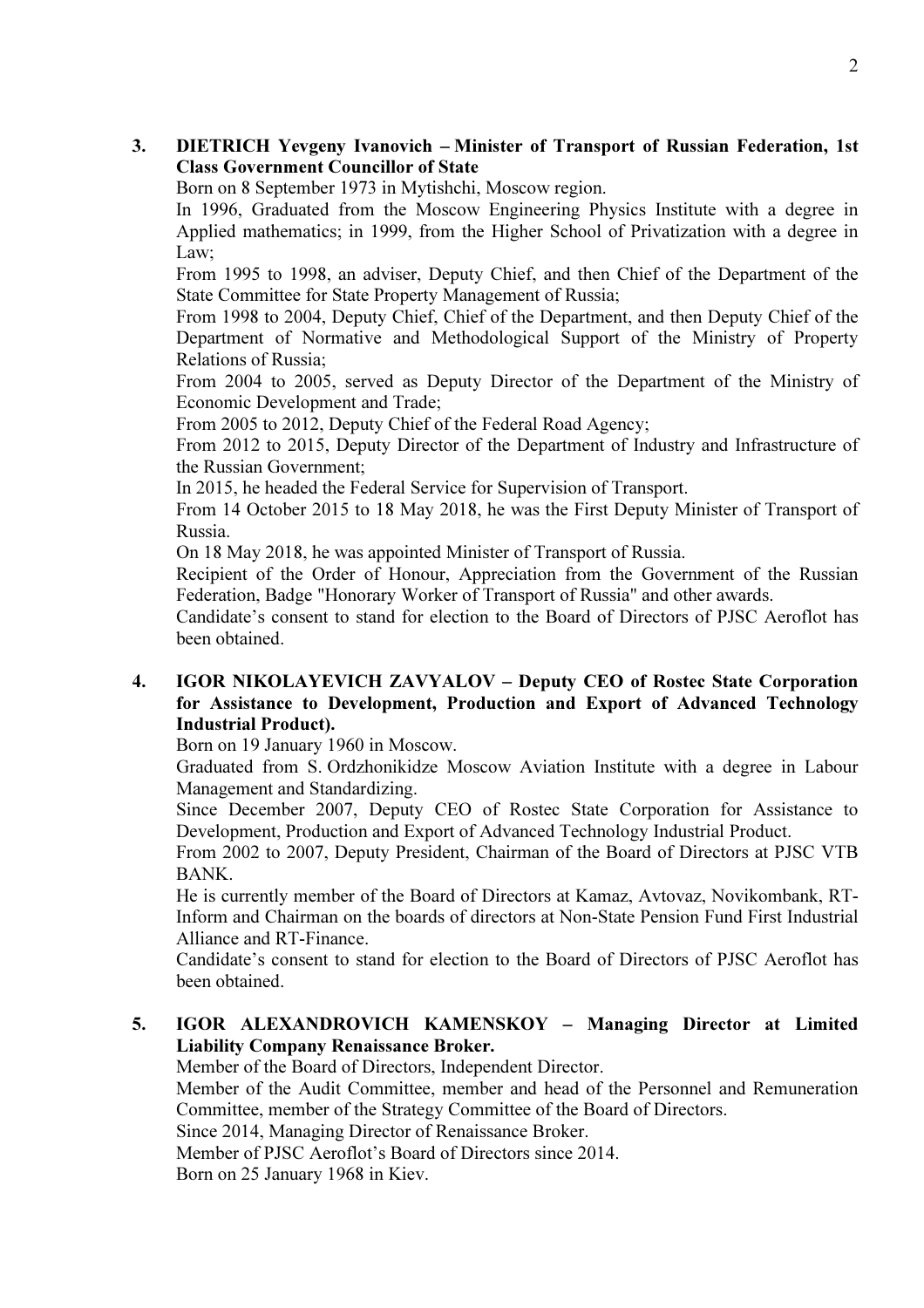In 1993, graduated from Moscow State Pedagogical Institute with a degree in Russian Language and Literature.

From 2014 to 2015, Managing Partner of Renaissance Capital – Financial Consultant.

From 2009 to 2014, Chairman of the Board of Directors at Renaissance Capital.

From 2002 to 2009, member of the Federation Council, Deputy Chairman of the Federation Council Committee.

From 2000 to 2002, Advisor to the Chairman of the State Duma.

In 1999, Vice-President of Rosbank.

From 1992 to 1998, Vice-President of Soyuzcontract.

Candidate's consent to stand for election to the Board of Directors of PJSC Aeroflot has been obtained.

# 6. ROMAN VIKTOROVICH PAKHOMOV

Born on 4 March 1971 in Havana, Cuba.

Graduated from Makarov State Maritime Academy. Holds an MBA degree in Financial Management and Bank Management from the Graduate School of International Business at the Russian Presidential Academy of National Economy and Public Administration, and an MBA degree in International Management from Kingston University (UK).

Started his career at Northern Shipping Company.

In 1998, Senior Expert of the Corporate Services Department of the Office of Regional Corporate Units Development and Corporate Services at Incombank.

From late 1998 to 1999, Deputy Head of the Loans and Securities Service at Novorossiysk Shipping Company.

From 1999 to 2001, Head of the Internal Control Service at Maritime Bank.

From 1999 to 2004, CEO of Investment Company Centre Capital.

From 2004 to 2008, at different periods, served as Vice-President, First Deputy CEO, and CEO at VIM Airlines.

From 2008 to 2009, Executive Director at Atlant-Soyuz Airlines.

From 2009 to 2010, CEO and Advisor to the CEO at Rossiya State Transport Company. In 2010, Advisor to the Deputy CEO at Rostec Corporation (a state corporation set up to further the development, manufacture, and export of hi-tech industrial products). Has held his current position since November 2010.

Candidate's consent to stand for election to the Board of Directors of PJSC Aeroflot has been obtained.

### 7. DMITRIY NIKOLAEVICH PESKOV – Director of the line "Young Professionals" of the Autonomous Non-Commercial Organization "Agency for Strategic Initiatives to Promote New Projects."

Member of the Board of Directors, Non-Executive Director.

Member of the Personnel and Remuneration Committee, member of the Strategy Committee of the Board of Directors.

Since 2011, Director of Young Professionals at the Agency for Strategic Initiatives.

Member of PJSC Aeroflot's Board of Directors since 2014.

Born on 26 December 1975 in Voronezh.

Graduated from Voronezh State University in 1998. In 1999, obtained a Master's degree in Political Studies from the Moscow School of Social and Economic Sciences and the University of Manchester.

Since 2009, Head of Strategic Initiatives at All-Russian Exhibition Centre.

Since 2000, has led the strategy development exercise, chaired the Internet Policy Centre, and overseen the establishment of the Russian International Studies Association at the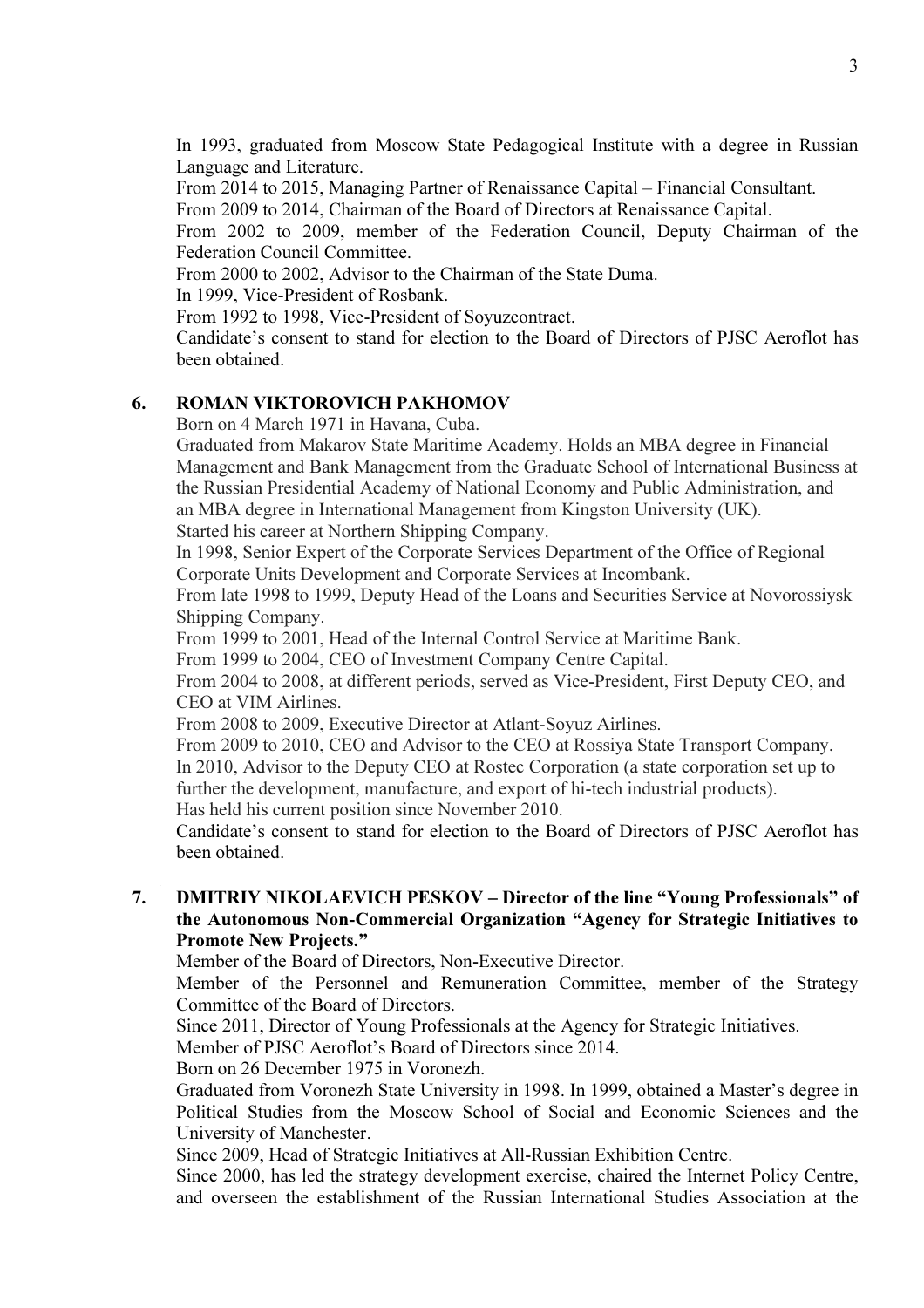Moscow State Institute of International Relations (MGIMO University). Last position held – Deputy Scientific Vice-President, Innovation Director.

He is currently member of: Presidential Economic Council working group focusing on Social Policy and Human Development; Expert Board under the Government of the Russian Federation; Supervisory Board of the World Skills Russia movement; Autonomous non-profit organization Digital Economy, and many other coordinating and advisory bodies.

By Decree of the President of the Russian Federation of July 10, 2018 No. 413 D. Peskov was appointed Special Envoy of the President of the Russian Federation for digital and technological development.

Candidate's consent to stand for election to the Board of Directors of PJSC Aeroflot has been obtained.

## 8. MIKHAIL IGOREVICH POLUBOYARINOV – First Deputy Chairman of Vnesheconombank – Member of the Board of the State Corporation Bank for Development and Foreign Economic Affairs (Vnesheconombank).

Chairman of the Board of Directors, Non-Executive Director.

Since 2009, Director of the Infrastructure Department and Deputy Chairman of Vnesheconombank, First Deputy Chairman of Vnesheconombank and member of the Executive Committee.

Member of PJSC Aeroflot's Board of Directors since 2017.

Born on 2 April 1966 in Moscow.

In 1988, graduated from Moscow Financial University with a degree in Finance and Credit. In 1998, graduated from the Plekhanov Russian University of Economics with a PhD in Economics majoring in Finance, Currency Circulation and Credit.

He is currently member of the Board of Directors at Leader and Rostelecom, and a member of the Supervisory Board at DOM.RF.

From 2000 to 2009, Chief Accountant and Deputy CEO of PJSC Aeroflot.

From 1990 to 1999, Chief Accountant and Financial Director of Avtoimport.

He has been awarded the title of the Honoured Economist of Russia and a Letter of Acknowledgement from the Ministry of Transport of the Russian Federation. For his contribution to the preparation of the XXII Winter Olympic Games and the XI Winter Paralympic Games in Sochi in 2014, Mikhail Poluboyarinov was awarded the Order of Honour.

Candidate's consent to stand for election to the Board of Directors of PJSC Aeroflot has been obtained.

## 9. VITALIY GENNADIEVICH SAVELIEV – CEO and Chairman of the Management Board of PJSC Aeroflot

Born on 18 January 1954 in Tashkent.

In 1977, graduated from Leningrad Polytechnic Institute (St Petersburg Polytechnic University). In 1986, graduated from the Leningrad Institute of Engineering and Economics (the St Petersburg State University of Economics). Holds PhD in Economics.

Since 1977, was engaged in the construction of the Sayano–Shushenskaya HPP where he worked his way up from an engineer to the general designer in one of Krasnoyarskgesstroi associations.

Since 1984, Deputy Director of All-Union Sevzapmetallurgmontazh Trust.

Since 1987, Deputy Head of Chief Directorate at Glavleningradinzhstroi.

Since 1989, President of the US-Russian joint venture DialogInvest.

Since 1993, Chairman of the Management Board at Rossiya Bank.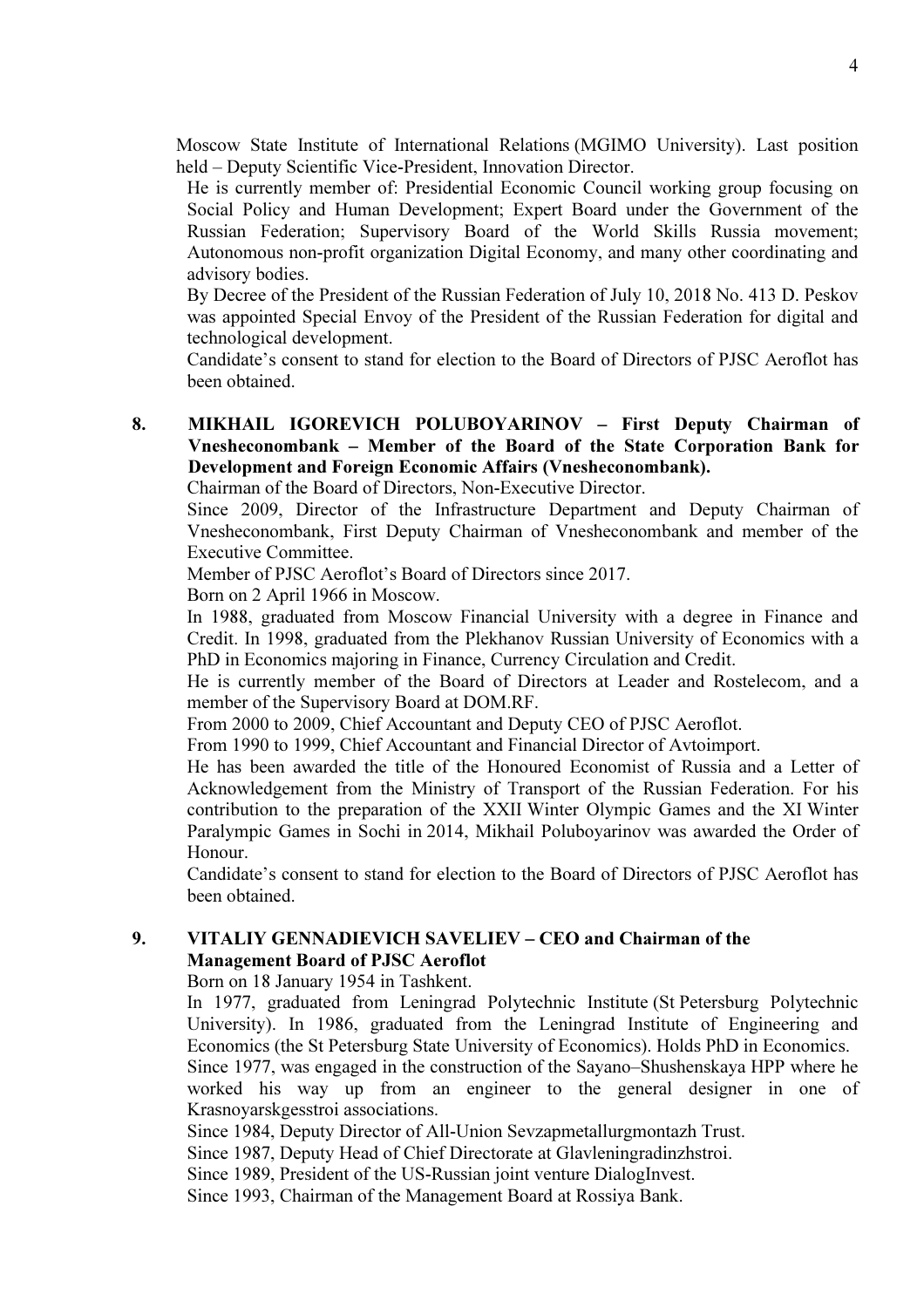Since 1995, Chairman of the Management Board at Menatep Saint Petersburg.

Since 2001, Deputy Chairman of the Management Board at Gazprom.

Since 2004, Deputy Minister for Economic Development and Trade of the Russian Federation.

From 2007, First Vice-President of Sistema Financial Corporation.

Recipient of the Order "For Merit to the Fatherland", 4th class, the Order of A. Nevsky, the Order of Honour, the Order of Friendship; he was awarded a Letter of Acknowledgement from the President of the Russian Federation, numerous medals of the Russian Federation, and industry awards.

Candidate's consent to stand for election to the Board of Directors of PJSC Aeroflot has been obtained.

# 10. VASILIY VASILIEVICH SIDOROV – CEO of Limited Liability Company Agency for Recapitalization of Infrastructure and Long-Term Assets.

Member of the Board of Directors, Independent Director.

Winner of the Director of the Year 2016 award in the Independent Director category (Independent Directors Association – the Russian Union of Industrialists and Entrepreneurs – PwC).

Head of the Audit Committee, member of the Personnel and Remuneration Committee, and the Strategy Committee of the Board of Directors.

Since November 2012, CEO of Arida.

Member of PJSC Aeroflot's Board of Directors since 2013.

Born on 2 February 1971 in Athens, Greece.

In 1993, graduated from the Moscow State Institute of International Relations (MGIMO University) with a degree in International Public Law, and from the Wharton Business School of the University of Pennsylvania with a degree in Finance.

From 2012 to 2018, member of the Board of Directors at Russian Railways.

From 2010 to 2017, Managing Partner of Euroatlantic Investments Ltd.

From 2006 to 2010, co-owner of Telecom Express Group.

From 2003 to 2006, President of MTS.

From 2000 to 2003, First Vice-President of Sistema Telecom.

From 1997 to 2000, Deputy CEO of Svyazinvest.

Candidate's consent to stand for election to the Board of Directors of PJSC Aeroflot has been obtained.

### 11. YURIY BORISOVICH SLYUSAR – President of the Public Joint Stock Company United Aircraft Corporation.

Member of the Board of Directors, Member of the Strategy Committee of the Board of Directors.

Since January 2015, President of United Aircraft Corporation.

Member of PJSC Aeroflot's Board of Directors since 2015.

Born on 20 July 1974 in Rostov-on-Don.

In 1996, graduated from Lomonosov Moscow State University with a degree in Law. In 2003, completed a post-graduate programme at the Academy of National Economy under the Government of the Russian Federation. PhD in Economics.

In 2012, was appointed Deputy Minister of Industry and Trade of the Russian Federation. In 2010, Director of the Aviation Industry Department at the Ministry of Industry and

Trade of the Russian Federation.

In 2009, was appointed Assistant to the Minister of Industry and Trade of the Russian Federation.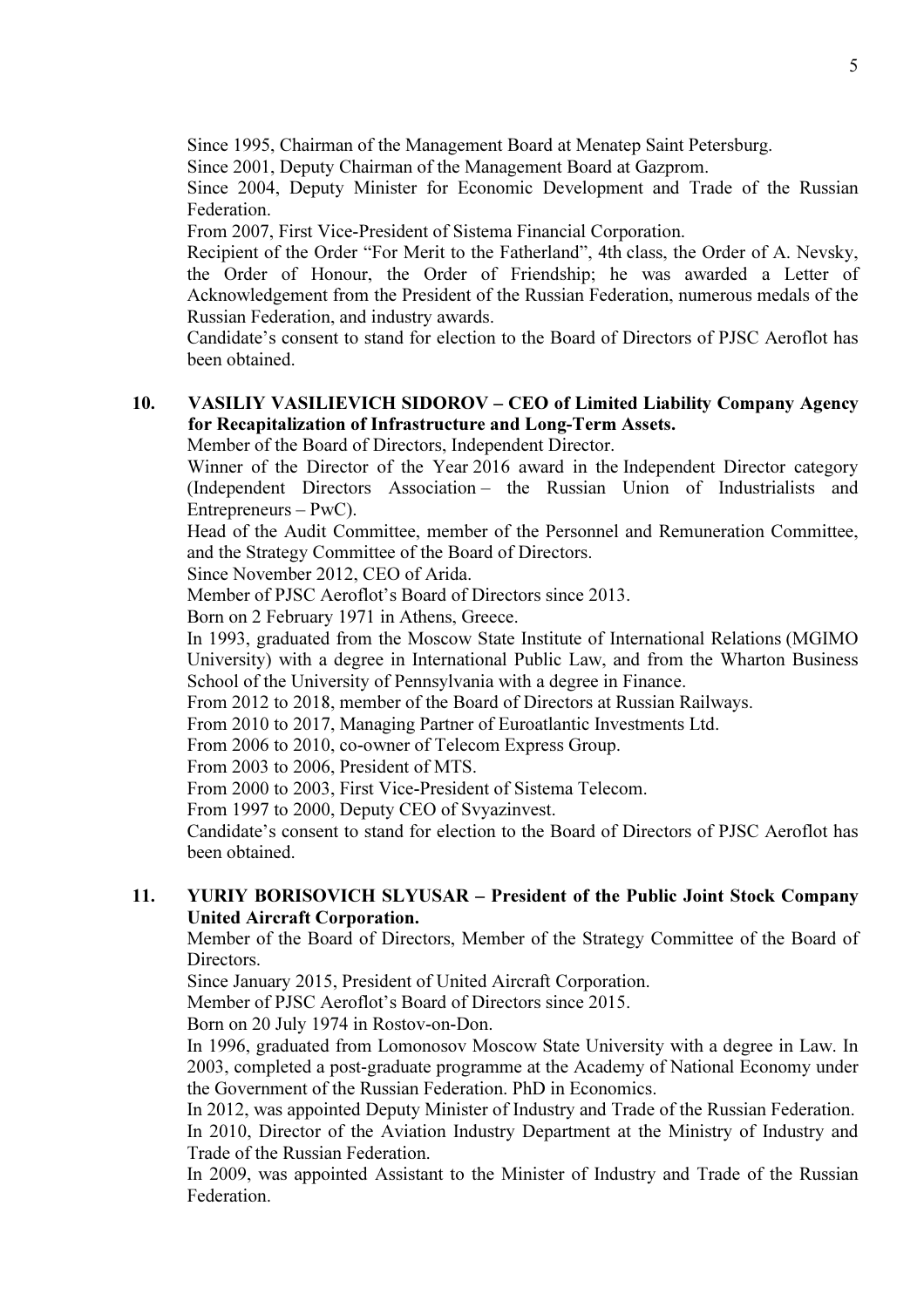Since 2003, Commercial Director of Rostvertol, Rostov-on-Don.

Until 2003, worked with various business entities.

Candidate's consent to stand for election to the Board of Directors of PJSC Aeroflot has been obtained.

## 12. MAXIM YURIEVICH SOKOLOV – Chairman of the Executive Committee, CEO and Member of the Board of Directors of LSR Group.

Born on 29 September 1968 in Leningrad.

In 1991, graduated from the Economics Faculty of St Petersburg State University, with a degree in Political Economy; holds PhD in Economics.

From 1991 to 1993, Lecturer at the Economics Faculty of St Petersburg State University. From 1992 to 1993, Commercial agent at JSC Frezi Grant.

From 1993 to 1999, CEO of CJSC Rossi.

From 1999 to 2004, CJSC of LLC Corporation S.

From 2004 to 2009, Chairman of the Committee on Investments and Strategic Projects of the Government of St Petersburg.

In 2009, Member of the Government of St Petersburg, Chairman of the Committee for Economic Development, Industrial Policy and Trade.

From 2009 to 2012, Director of the Department of Industry and Infrastructure of the Government of the Russian Federation.

From 2012 to 2018, Minister of Transport of the Russian Federation.

From June to August 2018, Chairman of the Strategy and Investment Committee of the Board of Directors of LSR Group.

Since August 2018, Chairman of the Executive Committee, CEO and Member of the Board of Directors of LSR Group.

Second Class State Adviser of the Russian Federation.

Awards: Order of Honour, Medal of the Order "For Merit to the Fatherland", 2nd degree, Russian Federation Presidential Certificate of Honour, he was awarded a Letter of Acknowledgement from the President of the Russian Federation and the title of the Honoured Worker of Transport of Russia.

Candidate's consent to stand for election to the Board of Directors of PJSC Aeroflot has been obtained.

#### 13. SERGEY VIKTOROVICH CHEMEZOV – CEO of Rostec State Corporation for Assistance to Development, Production and Export of Advanced Technology Industrial Product.

Member of the Board of Directors, Non-Executive Director

Since December 2007, CEO of Rostec State Corporation.

Member of PJSC Aeroflot's Board of Directors since 2011.

Born on 20 August 1952 in Cheremkhovo, the Irkutsk Region.

Graduated from the Irkutsk Institute of National Economy, completed Advanced Courses at the Military Academy of the General Staff of the Russian Armed Forces. Doctor of Economics, Professor, full member of the Academy of Military Science.

Chairman of the boards of directors at Rosoboronexport, VSMPO-AVISMA Corporation, Kamaz, and Uralkali.

Member of the boards of directors at International Financial Club, and Alliance Rostec AUTO BV Joint Venture. Member of the supervisory boards at Rostec, and Roscosmos State Corporations.

From 2004 to 2007, CEO of Rosoboronexport.

From 2001 to 2004, First Deputy CEO of Rosoboronexport.